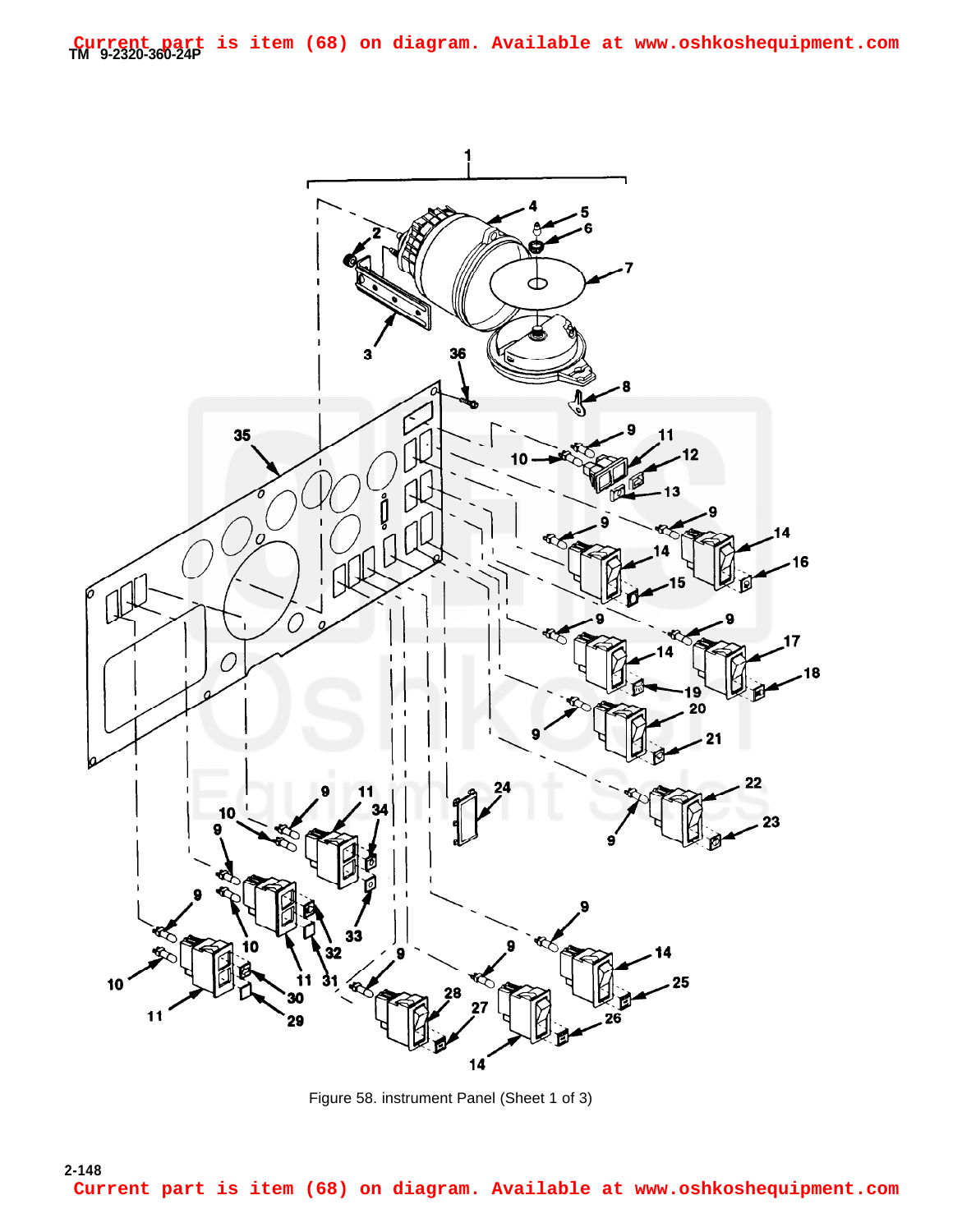

Figure 58. Instrument Panel (Sheet 2 of 3)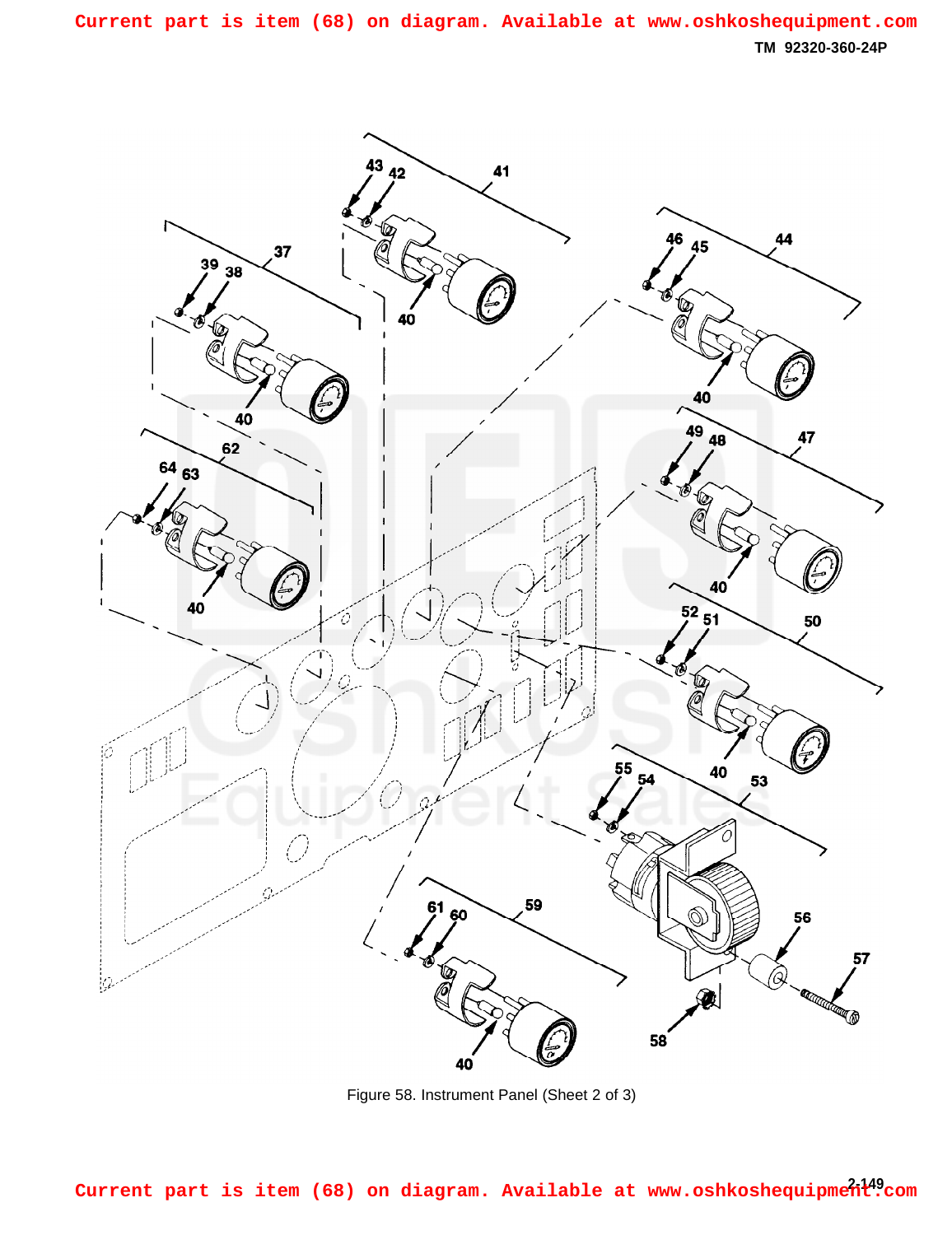**TM 9-2320-360-24P Current part is item (68) on diagram. Available at www.oshkoshequipment.com**



Figure 58. Instrument Panel (Sheet 3 of 3)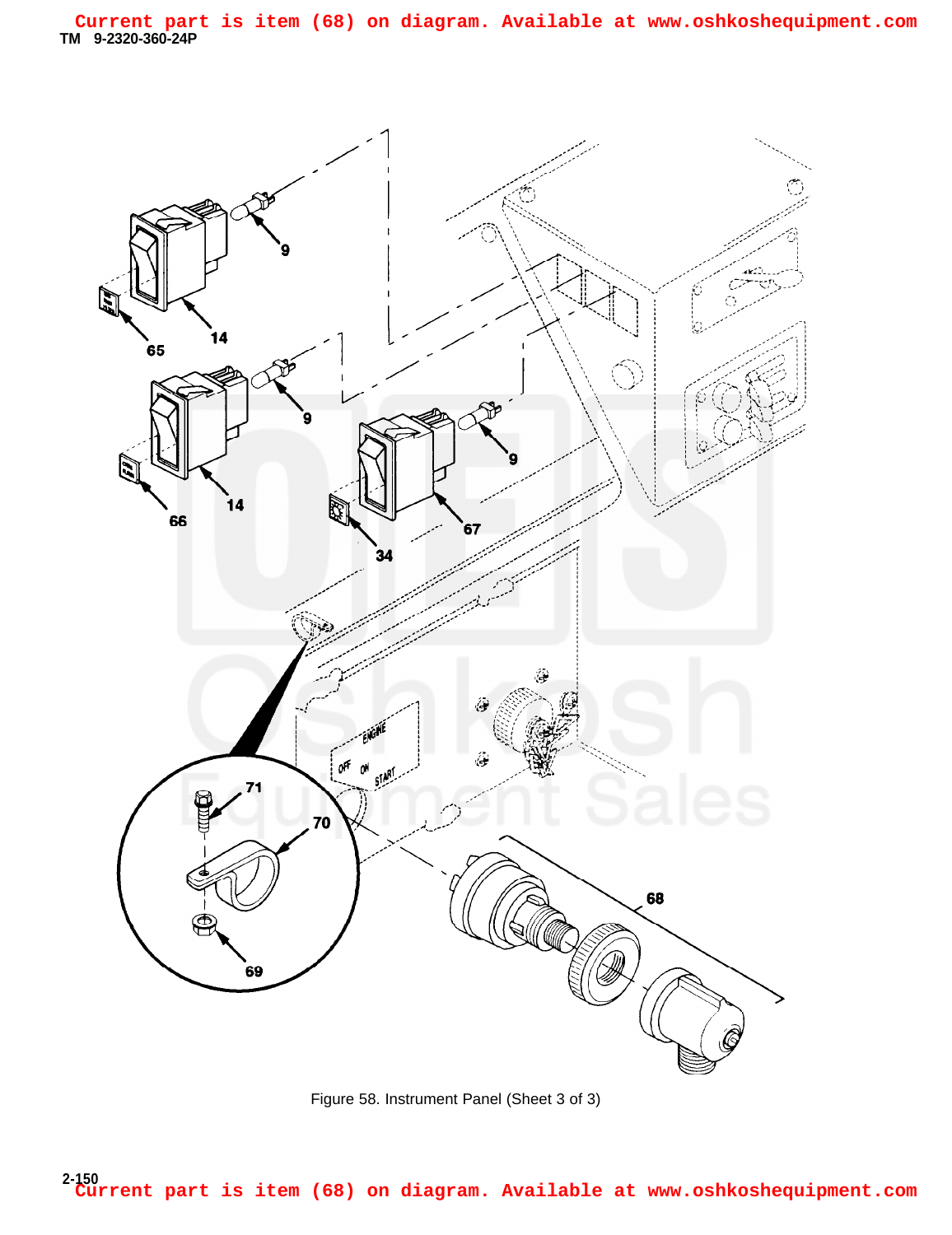## **Section II. REPAIR PARTS LIST**

| (1)                 |             | (2)                | (3)              | (4)   | (5)             | (6)                    |    | $(7)$ $(8)$ |
|---------------------|-------------|--------------------|------------------|-------|-----------------|------------------------|----|-------------|
| <b>ILLUSTRATION</b> |             |                    |                  |       |                 | <b>DESCRIPTION</b>     |    | QTY         |
| (a)                 | (b)         |                    | NATIONAL         |       |                 |                        |    | <b>INC</b>  |
| <b>FIG</b>          | <b>ITEM</b> | <b>SMR</b>         | <b>STOCK</b>     |       | PART            |                        |    | IN          |
| NO.                 | NO.         | CODE               | <b>NUMBER</b>    | CAGE  | <b>NUMBER</b>   | USABLE ON CODE UM UNIT |    |             |
|                     |             |                    |                  |       |                 |                        |    |             |
|                     |             |                    |                  |       |                 | GROUP 0607             |    |             |
|                     |             |                    |                  |       |                 | INSTRUMENT PANEL       |    |             |
| 58                  |             | PAOOO              | 6680-01-337-9312 | 59197 | 1 711 007 155   | TACHOGRAPH             | EА |             |
| 58                  |             | PAOZZ              | 5365-01-354-2558 | 61712 | 8 106 756 030   | .NUT, KNURLED          | ΕA | 2           |
| 58                  |             | PFOZZ              | 5340-01-354-9669 | 61712 | 8 121 025 380   | .BRACKET, MOUNTING     | EA | 2           |
| 58                  |             | XAOZZ              |                  | 61712 | XA1 711 007 155 | BODY.                  | ΕA |             |
| 58                  | 5           | PAOZZ              | 6220-01-356-2045 | 61712 | 9 999 120 373   | LIGHT, WARNING         | EA |             |
| 58                  | 6           | PAOZZ              | 5365-01-169-6591 | 61712 | 8 121 028 156   | .RING, FASTENING       | EA |             |
| 58                  |             | PAOZZ              | 6680-01-417-6791 | 61712 | 8 204 293 000   | CHART, TEFLON          | ЕA |             |
| 58                  |             | PAOZZ              | 7640-01-356-8012 | 61712 | 8 713 134 240   | .CHART, PAPER          | ЕA | 1           |
| 58                  |             | PAOZZ              | 6680-01-188-5073 | 61712 | 8 127 305 185   | .KEY                   | EА |             |
| 58                  | 9           | PAOZZ              | 6210-01-345-6315 | 82484 | E-013-001       | LAMP, UNIT, VEHICULAR  | EA | 16          |
| 58                  | 10          | PAOZZ              | 6220-01-355-0001 | 82484 | E-013-002       | BULB ASSEMBLY, AMBER   | EA |             |
| 58                  | 11          | PFOZZ              | 6220-01-354-7462 | 82484 | E-131-001       | HOUSING, PILOT LAMP    | ΕA |             |
| 58                  | 12          | <b>PBOZZ</b>       | 6210-01-354-7390 | 82484 | 59L.095         | APPLIQUE, RH TURN      | ΕA |             |
| 58                  | 13          | PBOZZ              | 6210-01-354-7391 | 82484 | 59L.268         | APPLIQUE, ALL WHL DR   | ΕA | 1           |
| 58                  | 14          | PBOZZ              | 5930-01-351-3682 | 82484 | E-100-020       | SWITCH, ON/OFF         | EA | 7           |
| 58                  | 15          | PBOZZ              | 6210-01-354-7389 | 82484 | 59L.431         | APPLIQUE, BEACON LT    | EA |             |
| 58                  | 16          | PBOZZ              | 6210-01-354-7388 | 82484 | 591-430         | APPLIQUE, WORK LIGHT   | EA |             |
| 58                  | 17          | <b>PBOZZ</b>       | 5930-01-357-3033 | 82484 | E-100-016       | SWITCH, OFF/ON/ON      | ΕA |             |
| 58                  | 18          | PBOZZ              | 6210-01-354-7387 | 82484 | 59L.226         | APPLIQUE, HEADLIGHT    | ΕA |             |
| 58                  | 19          | PBOZZ              | 6210-01-354-5270 | 82484 | 59L.498         | SWITCH APLQ, DOME LT   | ЕA |             |
| 58                  | 20          | PBOZZ              | 5930-01-344-4634 | 82484 | E-100-018       | SWITCH, WIPER          | ЕA |             |
| 58                  | 21          | PBOZZ              | 6220-01-390-6992 | 82484 | 59L-426         | APPLIQUE, WIPER        | ЕA |             |
| 58                  | 22          | PBOZZ <sub>1</sub> | 5930-01-357-3034 | 82484 | E-100-017       | SWITCH, MOM ROCKER     | EA |             |
| 58                  | 23          | <b>PBOZZ</b>       | 6210-01-354-5263 | 82484 | 59L-427         | APPLIQUE, WASHER       | ΕA | 1           |
| 58                  | 24          | PBOZZ              | 5930-01-292-6730 | 82484 | 596.273         | COVER, SWITCH          | EA |             |
| 58                  | 25          | PBOZZ              | 6210-01-354-5266 | 82484 | 59L, 234        | APPLIQUE, BO MARKER    | ΕA |             |
| 58                  | 26          | PBOZZ              | 6210-01-354-5265 | 82484 | 591.232         | APPLIQUE, BO DRIVE     | EA |             |
| 58                  | 27          | PBOZZ              | 6210-01-354-5264 | 82484 | 591.233         | APPLIQUE, BO LIGHTS    | EA |             |
| 58                  | 28          | PBOZZ              | 5930-01-350-9498 | 82484 | E-100-019       | SWITCH LKG ON/ON RK    | ΕA |             |
| 58                  | 29          | PBOZZ              | 6210-01-354-5267 | 82484 | 59L.240         | APPLIQUE, ENGINE CK    | ΕA |             |
| 58                  | 30          | PBOZZ              | 6210-01-354-7393 | 82484 | 59L.015         | APPLIOUE, LH TURN      | ЕA |             |
| 58                  | 31          | PBOZZ              | 6220-01-369-9847 | 82484 | 591.411         | APPLIQUE, CHECK GAGE   | EA |             |
| 58                  | 32          | PBOZZ              | 6210-01-354-5269 | 82484 | 591.497         | SWITCH APLQ, HD LT     | EA |             |
|                     |             |                    |                  |       |                 |                        |    |             |

**2-151**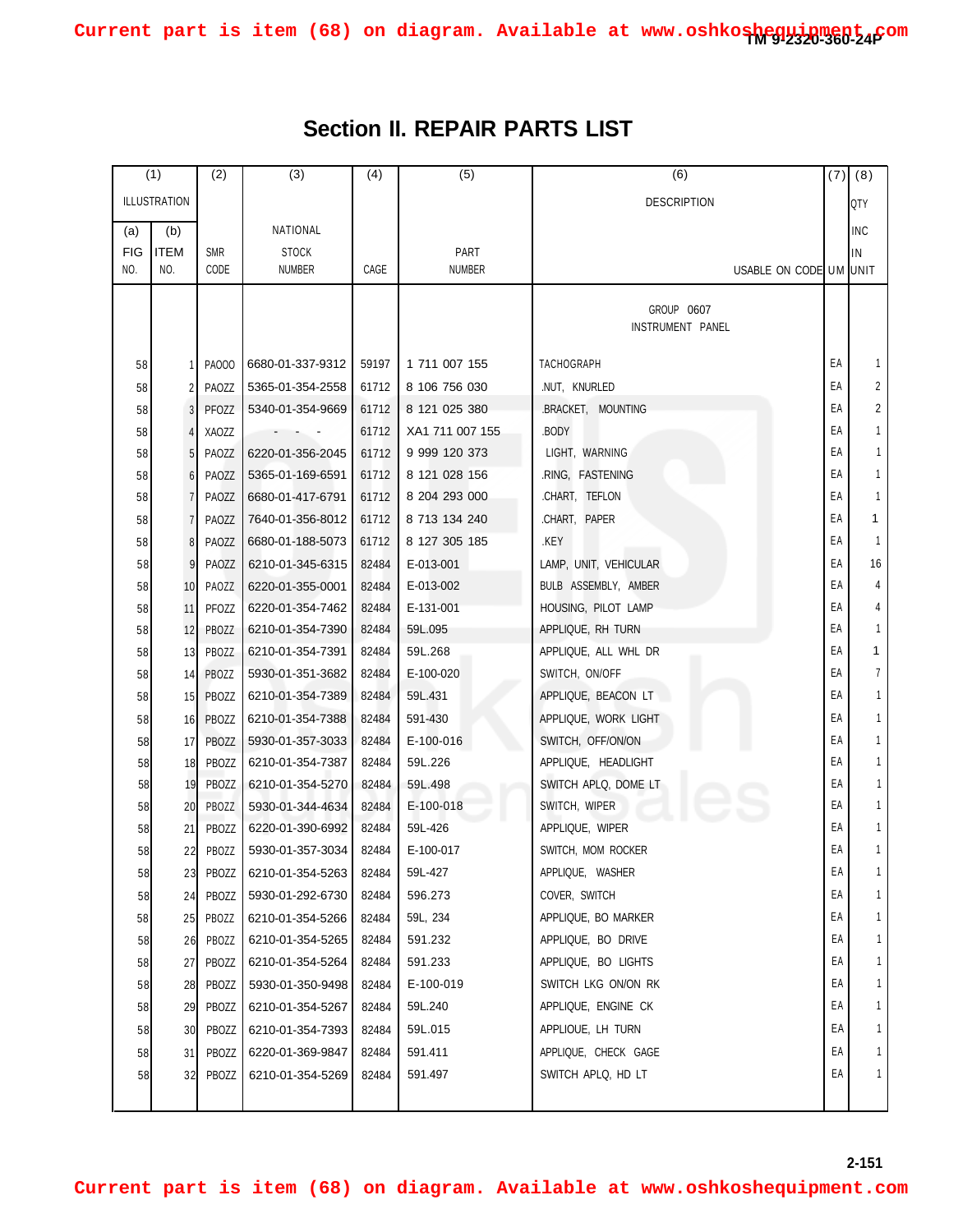**TM 9-2320-36-24P Current part is item (68) on diagram. Available at www.oshkoshequipment.com**

## **Section II. REPAIR PARTS LIST**

|                     | (1)             | (2)        | (3)              | (4)   | (5)           | (6)                                |    | $(7)$ $(8)$ |
|---------------------|-----------------|------------|------------------|-------|---------------|------------------------------------|----|-------------|
| <b>ILLUSTRATION</b> |                 |            |                  |       |               | <b>DESCRIPTION</b>                 |    | QTY         |
| (a)                 | (b)             |            | <b>NATIONAL</b>  |       |               |                                    |    | <b>INC</b>  |
| FIG                 | <b>ITEM</b>     | <b>SMR</b> | <b>STOCK</b>     |       | PART          |                                    |    | IN          |
| NO.                 | NO.             | CODE       | <b>NUMBER</b>    | CAGE  | <b>NUMBER</b> | USABLE ON CODE UM UNIT             |    |             |
|                     |                 |            |                  |       |               |                                    |    |             |
|                     |                 |            |                  |       |               | <b>GROUP 0607</b>                  |    |             |
|                     |                 |            |                  |       |               | INSTRUMENT PANEL                   |    |             |
| 58                  | 33 <sup>1</sup> | PBOZZ      | 6210-01-354-7392 | 824B4 | 59L.239       | APPLIQUE, LOW AIR                  | EA |             |
| 58                  | 34              | PBOZZ      | 7690-01-324-0840 | 82484 | 596 469       | MARKER, IDENT                      | ЕA | 2           |
| 58                  |                 | 35 PFOZZ   | 5340-01-359-9370 | 45152 | 1851140       | PANEL, DASH                        | ΕA |             |
| 58                  | 36              | PAOZZ      | 5305-01-155-6107 | 45152 | 1344950       | SCREW, ASSEMBLED 1/4-20 X 1/2      | ΕA | 7           |
| 58                  | 37              | PAOZZ      | 6620-01-290-2973 | 16476 | 07076-79      | GAUGE, PRESSURE, DIAL              | ΕA | 1           |
| 58                  | 38              | PAOZZ      | 5310-00-045-3299 | 96906 | M535338-42    | .WASHER, LOCK #8                   | ΕA | 2           |
| 58                  | 39 <sup>1</sup> | PAOZZ      | 5310-00-934-9757 | 96906 | MS35649-282   | .NUT, LOCK #8-32                   | ЕA | 2           |
| 58                  |                 | 40 PADZZ   | 6240-01-355-0043 | 82484 | E-013-005     | LAMP, INCANDESCENT                 | ЕA | 7           |
| 58                  | 41              | PAOZZ      | 6685-01-341-9124 | 16476 | 07556-89      | GAUGE, OIL TEMP                    | ΕA |             |
| 58                  |                 | 42 PAOZZ   | 5310-00-045-3299 | 96906 | MS35338-42    | WASHER, LOCK #8                    | EA | 2           |
| 58                  |                 | 43 PAOZZ   | 5310-00-934-9757 | 96906 | MS35649-282   | NUT, LOCK #8-32,                   | ΕA | 2           |
| 58                  | 44              | PAOZZ      | 6685-01-356-2196 | 16476 | 07556-91      | GAUGE, OIL TEMP                    | EA |             |
| 58                  |                 | 45 PAOZZ   | 5310-00-045-3299 | 96906 | MS35338-42    | .WASHER, LOCK #8                   | EA | 2           |
| 58                  | 46              | PAOZZ      | 5310-00-934-9757 | 96906 | M35649-282    | .NUT, LOCK #8-32                   | ΕA | 2           |
| 58                  | 47              | PAOZZ      | 6620-01-355-4339 | 16476 | 07583-17      | GAUGE, VOLTMETER 24V               | EА |             |
| 58                  |                 | 48 PAOZZ   | 5310-00-045-3299 | 96906 | MS35338-42    | .WASHER, LOCK #8                   | EА | 2           |
| 58                  |                 | 49 PAOZZ   | 5310-00-934-9757 | 96906 | MS35649-282   | .NUT, LOCK #8-32                   | EA | 2           |
| 58                  | 50              | PAOZZ      | 6625-01-356-1447 | 16476 | 07583-18      | GAUGE, VOLTMETER 12V               | ΕA |             |
| 58                  | 51              | PAOZZ      | 5310-00-045-3299 | 96906 | MS35338-42    | .WASHER, LOCK #8                   | EА | 2           |
| 58                  | 52              | PAOZZ      | 5310-00-934-9757 | 96906 | MS35649-282   | .NUT, LOCK #8-32                   | ЕA | 2           |
| 58                  | 53              | PBOZZ      | 5930-01-294-4596 | 13445 | 74005-02      | SWITCH, RHEOSTAT                   | EA |             |
| 58                  | 54              | PAOZZ      | 5310-00-045-3299 | 96906 | MS35338-42    | .WASHER, LOCK #8                   | EA |             |
| 58                  | 55              | PAOZZ      | 5310-00-934-9757 | 96906 | MS35649-282   | <b>NUT, LOCK #8-32</b>             | ЕA | 1           |
| 58                  | 56              | PAOZZ      | 5365-01-351-7162 | 45152 | 1761470       | SPACER, SLEEVE                     | EA | 2           |
| 58                  | 57              | PAOZZ      | 5305-00-984-6223 | 96906 | MS35206-236   | SCREW, MACHINE #6-32 X 1 1/4       | EA | 2           |
| 58                  | 58              | PAOZZ      | 5310-01-352-7732 | 45152 | 1571870       | NUT, SELF-LOCKING W/ WASHERS #6-32 | ΕA | 2           |
| 58                  | 59              | PAOZZ      | 6680-01-339-8260 | 16476 | 07556-92      | GAUGE, UNIT, ENGINE                | ЕA |             |
| 58                  | 60              | PAOZZ      | 5310-00-045-3299 | 96906 | MS35338-42    | .WASHER, LOCK #8                   | ЕA | 2           |
| 58                  | 61              | PAOZZ      | 5310-00-934-9757 | 96906 | MS35649-282   | .NUT, LOCK #8-32                   | EА |             |
| 58                  | 62              | PAOZZ      | 6685-01-342-1794 | 16476 | 07556-90      | GAGE UNIT, ENGINE                  | ЕA |             |
| 58                  | 63              | PAOZZ      | 5310-00-045-3299 | 96906 | MS35338-42    | .WASHER, LOCK #8                   | EА | 2           |
| 58                  | 64              | PAOZZ      | 5310-00-934-9757 | 96906 | MS35649-282   | .NUT, LOCK #8-32                   | ЕA | 2           |
| 58                  | 65              | PBOZZ      | 6210-01-354-5272 | 82484 | 59L-256       | APPLIQUE, GAS FILTER               | ЕA |             |
|                     |                 |            |                  |       |               |                                    |    |             |

**2-152**